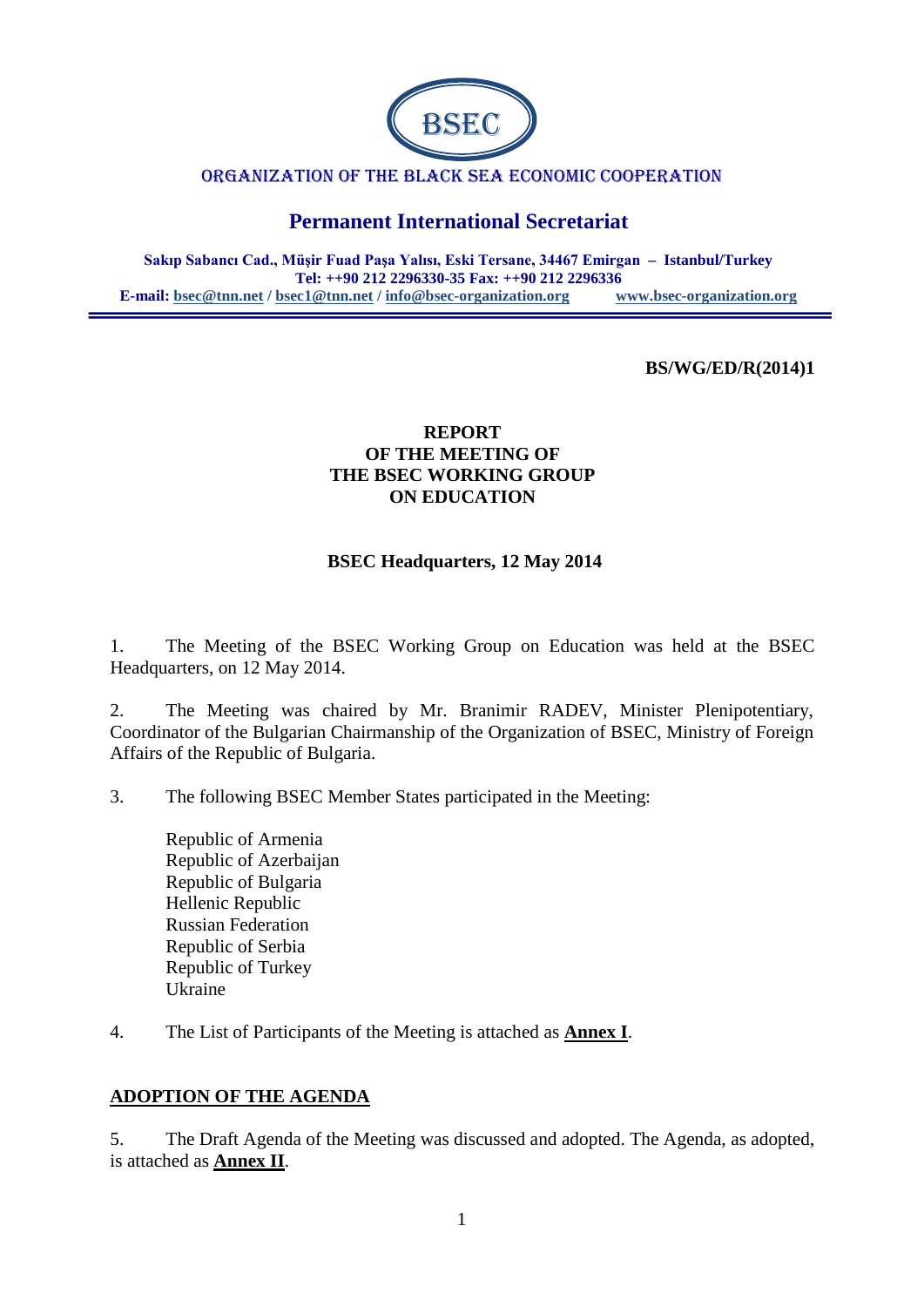### **IMPLEMENTATION OF THE RESOLUTIONS, DECISIONS AND RECOMMENDATIONS OF THE BSEC COUNCIL OF MINISTERS, AND THE FOLLOW-UP OF THE DECLARATIONS AND JOINT STATEMENTS ADOPTED BY THE MINISTERS IN CHARGE OF EDUCATION**

6. The Working Group took note of the information provided by the BSEC PERMIS representative on the implementation of the Resolutions, Decisions and Recommendations of the Council and the follow up of the Declarations and the Statements of the Ministers in charge of Education since the last Meeting of the Working Group on Education (BSEC Headquarters, 6 November 2013).

7. The participants acknowledged the information on the issue provided by the BSEC PERMIS and expressed the willingness to proceed with necessary steps needed to secure the dynamics of the implementation of the Resolutions, Decisions and Recommendations of the Council and the Declarations and the Statements of the Ministers in charge of Education.

8. The participants welcomed the reappointment of the Hellenic Republic as the Country-Coordinator of the Working Group on Education for another period of two years.

### **THE "WAY FORWARD FOR AN ACTION PLAN ON THE IMPLEMENTATION OF THE "ECONOMIC AGENDA: TOWARDS AN ENHANCED BSEC PARTNERSHIP" – CONSIDERATION OF CONCRETE PROPSALS ON THE IMPLEMENTATION OF THE JOINT PROGRAMMES**

9. The BSEC PERMIS representative presented the summary on previous discussions in the Working Group on the measures to implement the Action Plan on the implementation of the Economic Agenda in the field of Education.

10. The Working Group took note of the presentation on the Questionnaire on the mobility of academic staff and students among the BSEC Member States, delivered by the Country-Coordinator (The Hellenic Republic). The presentation is attached as **Annex III.**

11. The Working Group reiterated its call on the relevant authorities of the Member States that have not yet done so, to respond to the Questionnaire as soon as possible.

12. The Working Group took note of the updated information on the Portal of Education, presented by the delegation of the Hellenic Republic, and reiterated its call to the Member States to appoint national focal points to the Portal.

13. The Working Group took note of the following presentations delivered by the delegation of the Russian Federation:

- a) Graduates' competitiveness: main challenges.
- b) Saint-Petersburg University of State Fire Service of the Ministry of Russian Federation for Civil Defence, Emergencies and Elimination of Consequences of Natural Disasters.
- 14. The presentations are attached as **Annex IV and V.**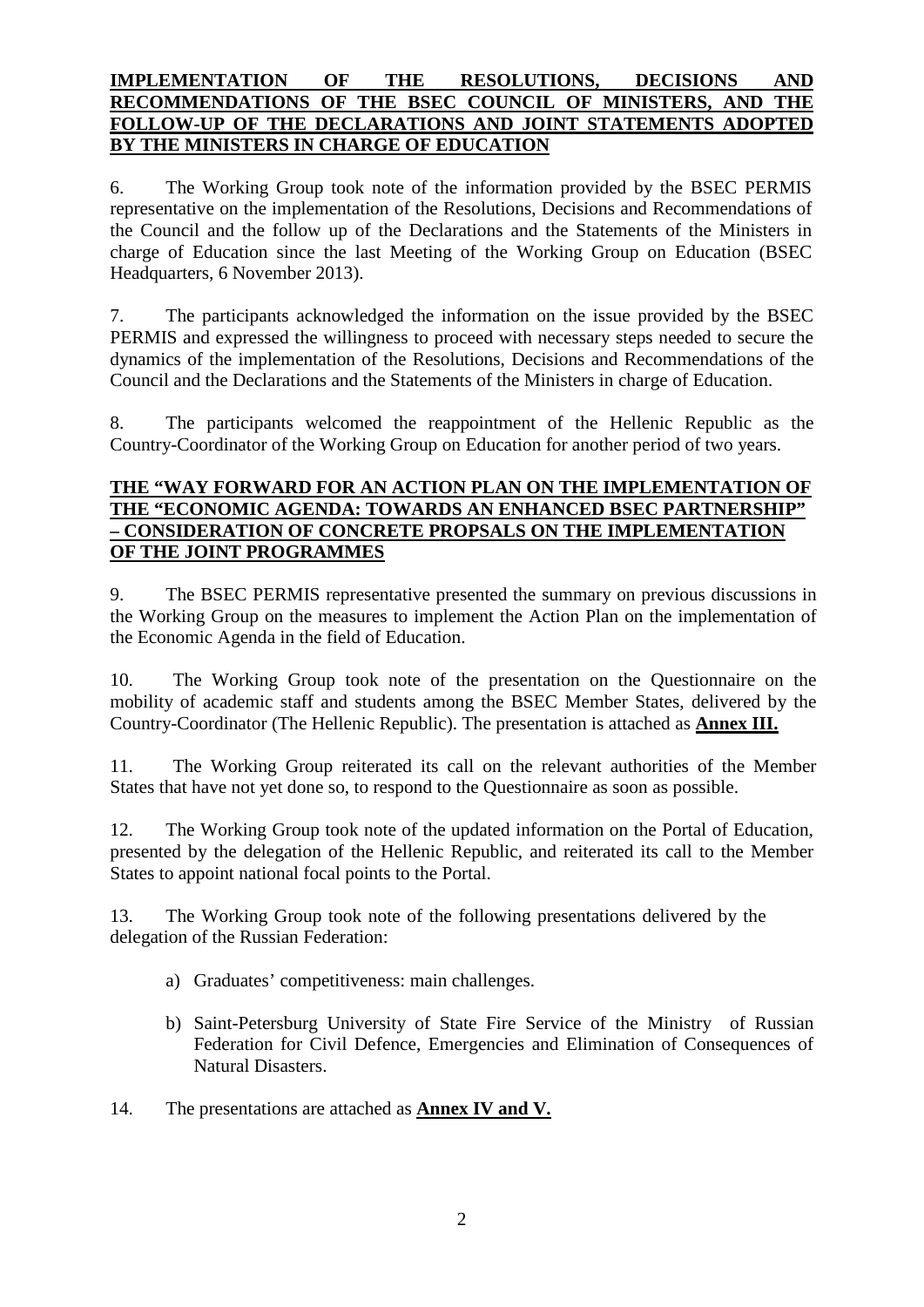15. The delegation of the Republic of Armenia informed that a Concept Paper on the use of information and communication technologies in education will be elaborated and presented to the Working Group in due course.

16. The representative of Bulgaria informed about the European Portal of Adult Learning Education (EPALE) and invited the relevant institutions of the Member States to make use of it.

17. The delegation of the Russian Federation informed that a conference on "Emergency Legislation and Education in the Age of Globalization" will be held at Saint-Petersburg University of State Fire Service of EMERCOM of Russia, on 28-29 May 2014, and invited interested institutions of the Member States to participate in it.

18. The Working Group took note of the proposal of BSEC PERMIS to organize an International Conference on 'Professional Education and Needs of the Market Economy of the BSEC Member States', to be held in Istanbul, in October 2014, under the incoming Hellenic Chairmanship of BSEC. The BSEC PERMIS invited the Member States to communicate their comments/observations on the draft Concept Paper regarding the Conference and elaborated by the BSEC PERMIS by 15 June 2014. The draft is attached as **Annex VI.**

### **COOPERATION WITH INTERNATIONAL ORGANIZATIONS**

19. Following the previous conclusions of the Working Group, the representative of BSEC PERMIS informed on the contacts between the BSEC PERMIS and the UNESCO Secretariat regarding the cooperation in the field of Education.

### **PROJECT DEVELOPMENT FUND (PDF)**

20. The Working Group took note of the information provided by the BSEC PERMIS representative about the state of affairs with the issue of replenishment of the Project Development Fund.

#### **HOW TO INCREASE THE EFFICIENCY OF THE WORK OF THE WORKING GROUP? - OBSERVATIONS AND SUGGESTIONS. THE FUTURE OF OUR WORKING GROUP**

21. The Working Group took note of the information on the issue delivered by the BSEC PERMIS representative and exchanged views on the ways and means of increasing the efficiency of the Working Group.

22. In this context, the participants requested the BSEC PERMIS to continue taking practical steps towards upgrading the content of the draft agendas of the Working Group meetings in such a way that they include more substantial, project-oriented issues which are of interest to the Member States. Within this framework, the PERMIS reiterated that it will welcome all proposals from the Member States for the draft agendas of the meetings of the Working Group.

23. The Member States were invited to communicate to the BSEC PERMIS updated information on the List of Representatives/Focal Points of the Working Group, attached as **Annex VII**.